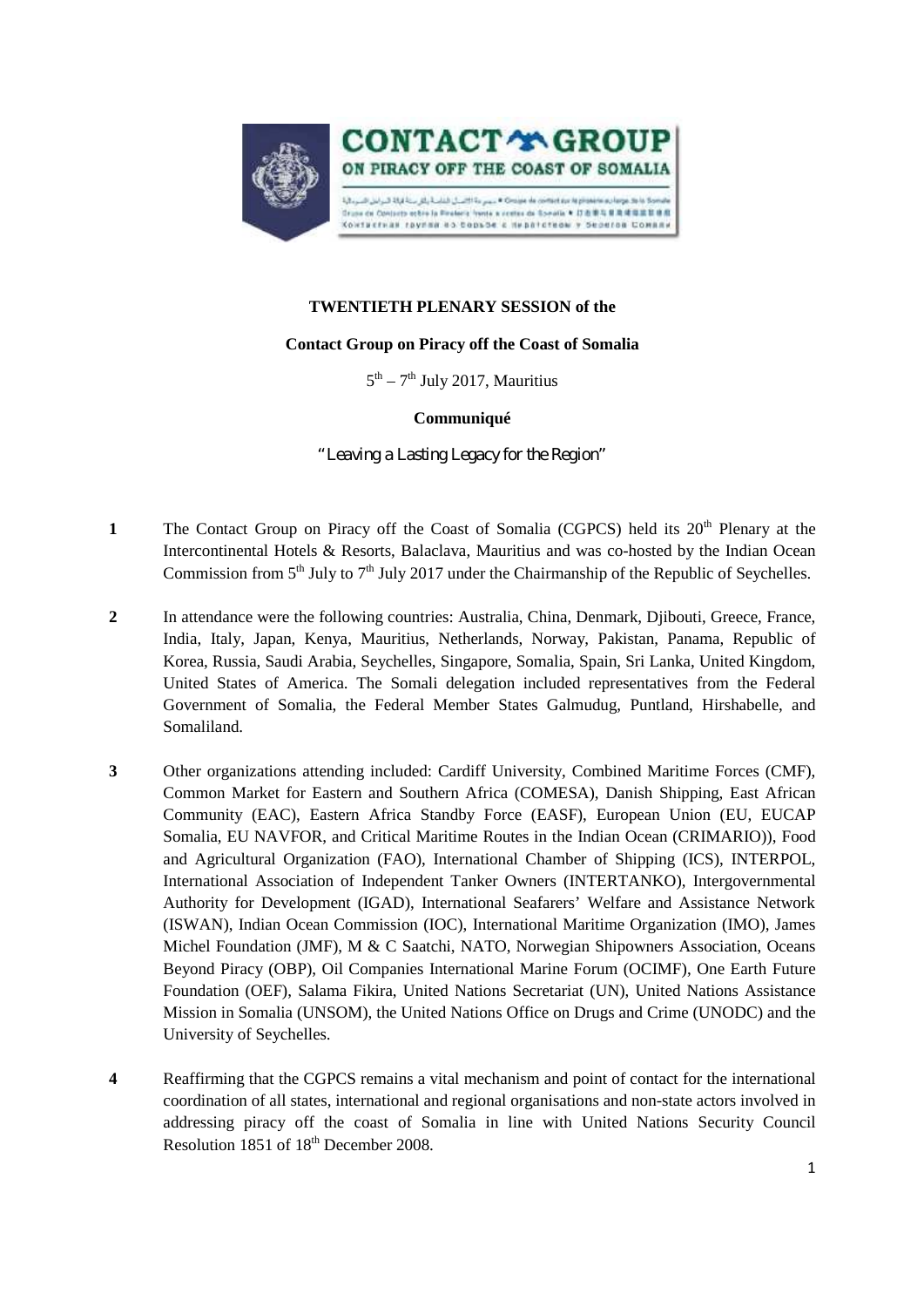- **5** Commending the Republic of Seychelles for continuing on from 2016 its Chairmanship of the CGPCS for 2017 following the decision of the 19<sup>th</sup> Plenary Session held in Victoria, Seychelles from  $31<sup>st</sup>$  May to  $3<sup>rd</sup>$  June 2016.
- **6** Additionally, commending the Indian Ocean Commission for accepting to co-host the 20<sup>th</sup> Plenary in Mauritius as well as its agreement to Chair the CGPCS for the following period.
- **7** Acknowledging the Seychelles CGPCS Chair's Message aimed at consolidating and extending the achievements of the CGPCS into a *"Leaving a Lasting Legacy for the Region".*
- **8** Welcoming continued efforts by the international community to combat and deter piracy off the coast of Somalia but acknowledging that piracy remains a threat in the region.
- **9** Considering that the spike in recent incidents may imply that piracy networks retain the capability and the intent to commit acts of piracy and armed robbery at sea; and reiterating the continued need for the shipping industry to maintain Best Management Practice to mitigate the opportunity for acts of piracy to be committed.
- **10** Recognising that the CGPCS remains committed to the objective of "*zero seafarers and zero ships*" in the hands of Somali pirates, the CGPCS commends the Hostage Support Partnership (HSP) for the release of 26 seafarers last year, but remains concerned that eight Iranian seafarers from the FV Siraj remain as hostages inside Somalia in appalling conditions.
- **11** Acknowledging that piracy survivors, need post-trauma intervention and many of their families have suffered and have fallen into poverty in their absence, the CGPCS welcomes the work of International Seafarers Welfare and Assistance Network (ISWAN) and Maritime Piracy Humanitarian Response Programme (MPHRP); as well as the CGPCS Piracy Survivors Family Fund (PSFF), which provides funds for the survivors of Somali piracy, and for their families, to provide a range of support during and after captivity and recognizing the need to continue supporting these initiatives and contributions to funds.
- **12** Recognising the need for the region to enhance efforts aimed at strengthening its capacity to deter and combat piracy and other related transnational organized crimes and supporting Somalia in building its maritime policing and coast guard capacities.
- **13** Acknowledging the achievements of regional African efforts to cooperate to tackle piracy and related maritime crimes, in particular the conclusion of the negotiation of the African Union's Lomé Charter on  $15<sup>th</sup>$  of October 2016, and the adoption of the Jeddah amendments to the Djibouti Code of Conduct on the  $12<sup>th</sup>$  of January 2017.
- 14 Supporting the outcome of the 3<sup>rd</sup> London Somalia Conference held on 11<sup>th</sup> May 2017 and the commitment of the Federal Government and Federal Member States of Somalia to developing their maritime security capabilities.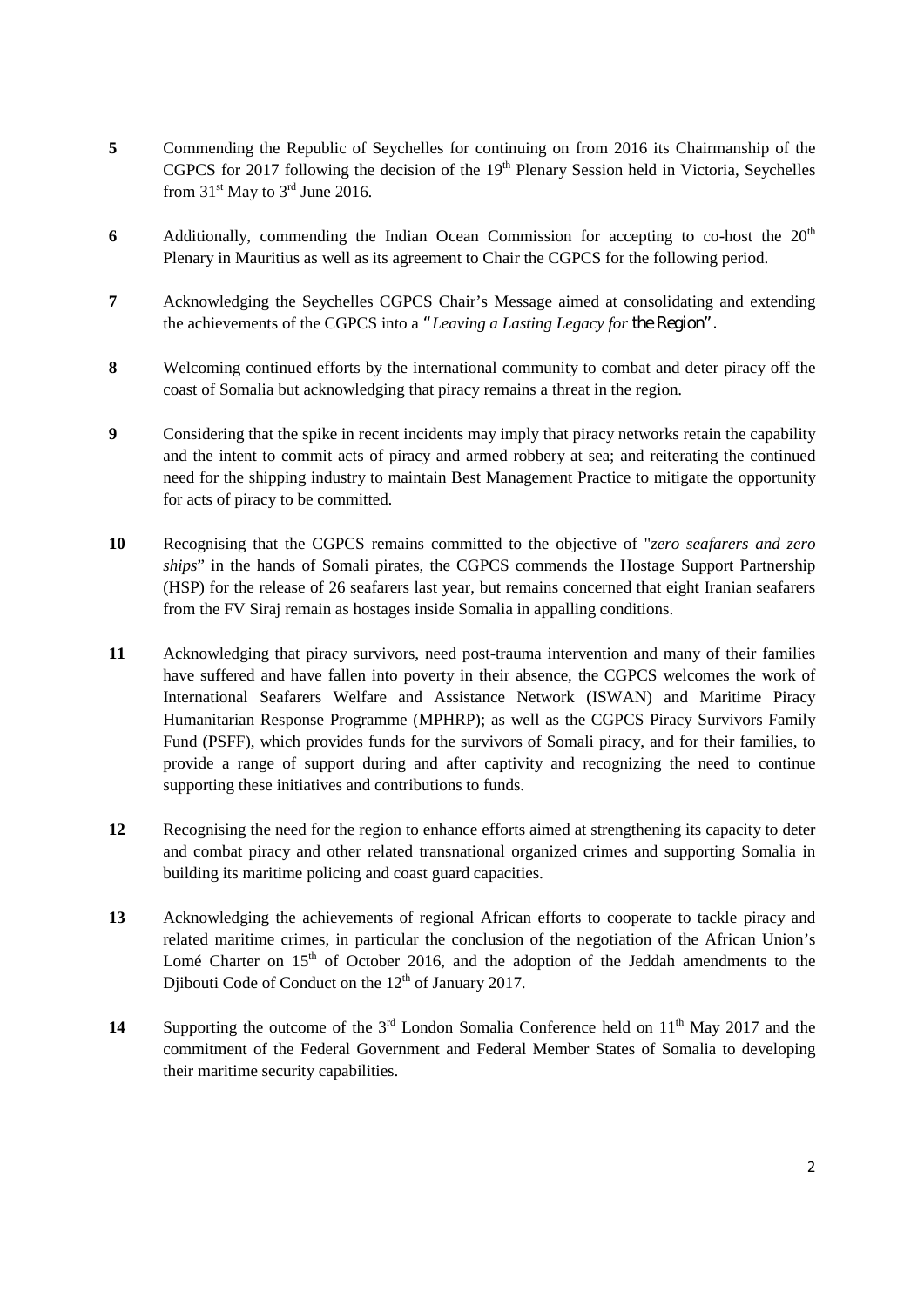- **15** Appreciating the continued coordinated efforts of the international community to deter and combat piracy activity through maritime surveillance, patrols, and monitoring as well as capacity building in the Western Indian Ocean region and in Somalia.
- **16** Welcoming the efforts of Federal Government of Somalia, federal member states, Somaliland and regional organisations aimed at eliminating piracy activities off the coast of Somalia, the Gulf of Aden and the wider Indian Ocean.
- **17** Appreciating Puntland and Galmudug's recent achievements against piracy activities in their Federal States in which they freed the innocent crew of ARIS 13 and Al Kausar Commercial Dhow in March and April 2017 and apprehended the alleged pirates.
- **18** Appreciating the meeting of maritime experts that Oceans Beyond Piracy (OBP) organised in the lead up to the London Somalia Conference under the co-Chairmanship of the Chair of the Contact Group to discuss the maritime piracy threat in the Gulf of Aden and the Indian Ocean.
- **19** The Contact Group appreciated the actions by the Chinese military and Indian Navy in which they freed the innocent crew of OS35.
- 20 Commending the establishment of the Regional Centre for Operational Coordination (RCOC) in Seychelles on  $1<sup>st</sup>$  July 2017, which will operate alongside its sister centre, and appreciating the establishment of the Regional Maritime Information Fusion Centre (RMIFC) in Madagascar, in line with the 2016 Djibouti Declaration. The new centres will augment the existing Djibouti Code of Conduct information network.
- **21** Welcoming the successful convictions of pirates achieved by Belgium, Mauritius and Seychelles in the last 12 months.
- **22** The Working Group Maritime Counter Piracy and Mitigation Operations (renamed Working Group on Operations at Sea) held a meeting in the margins of the plenary to discuss the future of the working group in the light of the recent increase in piracy activity and updated the CGPCS as follows:
	- a. Working Group participants discussed a proposal from the CGPCS Chair regarding the future of the Working Group (WG).
	- b. Participants agreed that considering the level of piracy activity the WG should be maintained and welcomed the proposal of Seychelles and India to take over the responsibility as Co-Chairs.
	- c. Participants debated how the WG can play a role in monitoring the situation at sea drawing on the basis of the threat assessments provided by countries, the regional and international forces/bodies and/or initiatives and the risk assessment of the shipping industry.
	- d. Participants agreed that the WG has an important role in assessing the piracy threat in the region and that its recommendations should inform the CGPCS Chair.
	- e. It was agreed that the agenda should include the items further detailed in the proposal paper, namely to remain informed on the regulation of floating armouries, to continue the promotion of information sharing and maritime situational awareness and support in the ensuring the compliance of the shipping industry with the Best Management Practices. In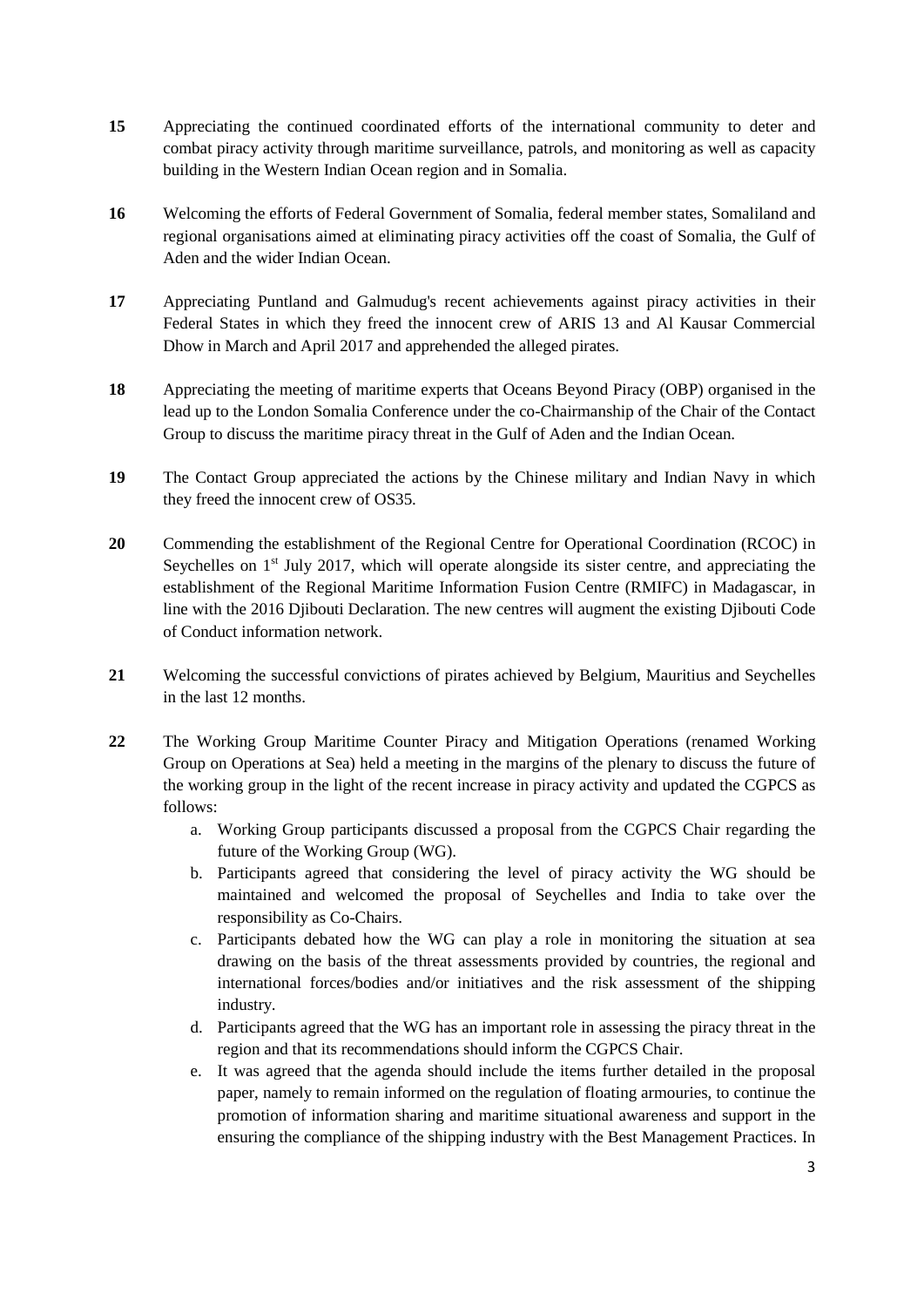addition, participants stressed the importance of exploring the relation of piracy and other maritime threats and the synergies in the response.

- f. While the CGPCS mandate is focussed on piracy, participants recognized that there are other maritime threats to industry.
- g. Meetings should be held at regular intervals and at least annually.

**23** The CGPCS was informed that the Indian Ocean focused Working Group on Capacity Building, born from the 19th Plenary, had been transformed into the Regional Capacity Building Working Group that focuses on capacity building in the region outside of Somalia (RCBWG), the latter having met in the margins of the Plenary; and took note of the following:

- a. The Co-Chairmen outlined their vision for the working group. This was that the RCBWG (1) was key to the CGPCS process, identifying regional priorities and coordination of actual capacity building activities and regional responsibilities, (2) should deliver a matrix of all regional capacity building activities and improving regional communications between states, (3) attract more capacity building partners, (4) achieve a desired level of capability and deliver regional deterrence.
- b. The meeting heard a briefing from IMO in support of a proposal to add to the RCBWG those countries (some of whom are CGPCS participants) who are members of the Djibouti Code of Conduct so that there are not two regional coordination mechanisms. The RCBWG members decided that the proposal had merit and agreed that concrete proposals would be tabled at the next RCBWG meeting.
- c. The meeting heard a briefing by CRIMARIO on their projects including IORIS their Regional Information Sharing and Incident Management Network.
- d. A number of other partners briefed additional regional projects which clearly identified the need for better exchange of projects and programmes between meetings. OBP briefed on their plans for a wider African Stable Seas Maritime crime threat report as a follow on to their Annual Report on the Cost of Piracy (due for release in October).
- e. The RCBWG was briefed on regional national priorities and Kenya and Seychelles had an opportunity to brief on their national priorities and agreed to update the matrix held by the Secretariat. The Co-Chairs requested all member states to update their priorities and inform the Secretariat.
- **24** The CGPCS received an update from the Law Enforcement Task Force by UNODC, which was appointed as the Secretariat for the Law Enforcement Task Force (LETF) at the 19th Plenary, and took note of the following:
	- a. The LETF met on 19 May 2017 in The Hague with the participation of senior investigators and prosecutors from 7 countries and 3 international organisations. The LETF meeting provided an opportunity for law enforcement agencies and prosecutors from each participating state to update the group on the status of investigations and progress since the last meeting. There were investigations by multiple jurisdictions on common targets and the LETF meeting provided a forum for information sharing between law enforcement agencies on these specific targets. The valuable use of Interpol's database of piracy suspects was highlighted when a positive identification of a suspect was made among refugees arriving in Europe from Africa.
	- b. The LETF commended the excellent work of the Belgium prosecutors in successfully convicting Mohamed Abdi Hassan, a.k.a. Afwenye with a 20 year prison sentence, and his associate Mohamed Moalin-Aden a.k.a. Tiiceey with a 10 year prison sentence.

4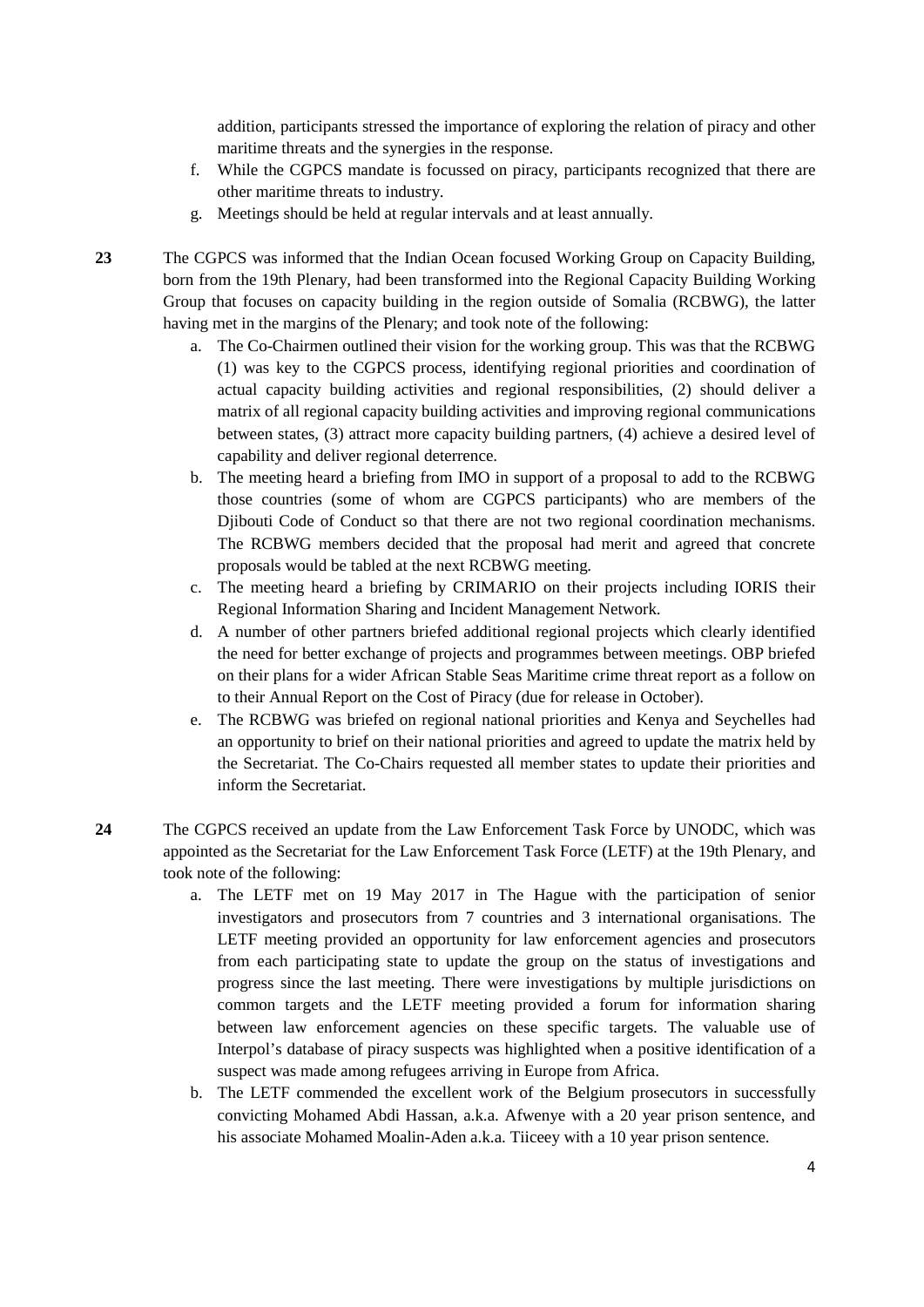- c. The excellent work of the Piracy Intelligence Cell and the Attorney General of Seychelles to issue indictments against Mohamed Garfanji, Abdukadir Mohamed (Afwenye's son) and Mohamed Abdi Hiyir were discussed in detail at the LETF meeting.
- d. LETF plans to meet more regularly with the support of UNODC as the Secretariat and the LETF will continue to pursue and bring to justice pirate leaders, financiers and facilitators.

**25** The Somali Maritime Security Coordination Committee (MSCC), which had been mandated to Chair the Somali focussed Group on Capacity Building since the 19<sup>th</sup> Plenary Session, held a meeting in the margins of the plenary. It gave the CGPCS an update as follows:

- a. The CGPCS noted the significant and positive developments in Somalia since the last 19<sup>th</sup> Plenary, and the renewed commitment of the recently elected Federal Government of Somalia and particularly its focus on the delivery of the identified priorities in the SMRSS under an established timeline of implementation. It also noted that not all MSCC members were present.
- b. The CGPCS took note of the commitments by the Federal Government of Somalia to hold National Maritime Coordination Committee (NMCC) meetings with regularity at the same time involving the federal member states.
- c. It was also noted that the Somali-focussed group meeting chaired by the MSCC was productive and that the recently elected Federal Government of Somalia will sustain the past gains made by the MSCC and maintain it as the principal coordination mechanism with the next planned meeting to be held end of July 2017 in Kampala.
- d. The MSCC identified that the level of the piracy threat needs to be urgently addressed through capacity building of Somalia's maritime security forces and the strengthening of maritime related institutions in the country both federal and regional to administer all relevant policies and laws successfully.
- e. The MSCC reiterated its absolute commitment to continue with the successful partnership forged with valuable supportive partners including nations and international organizations, the MSCC recognizes the solid efforts of all partners and thanking them all for their continued support.
- 26 The Trust Fund to Support the Initiatives of States Countering Piracy off the Coast of Somalia, which met in the margins of the Plenary, updated the CGPCS as follows:
	- a. The UN Trust Fund Board reviewed findings from, the recent strategic review of the Trust Fund, and deliberated on the future focus of Trust Fund project, Board members were in general agreement on the need for a moderate shift in focus that will see the Trust Fund play a more strategic and catalytic role in piracy prevention, contingent on the availability of new funding.
	- b. The UN Trust Fund Board Members approved three new projects worth a total value of US\$620,788.
- 27 Participants of the 20<sup>th</sup> CGPCS Plenary Session adopted this Communique and made the following decisions.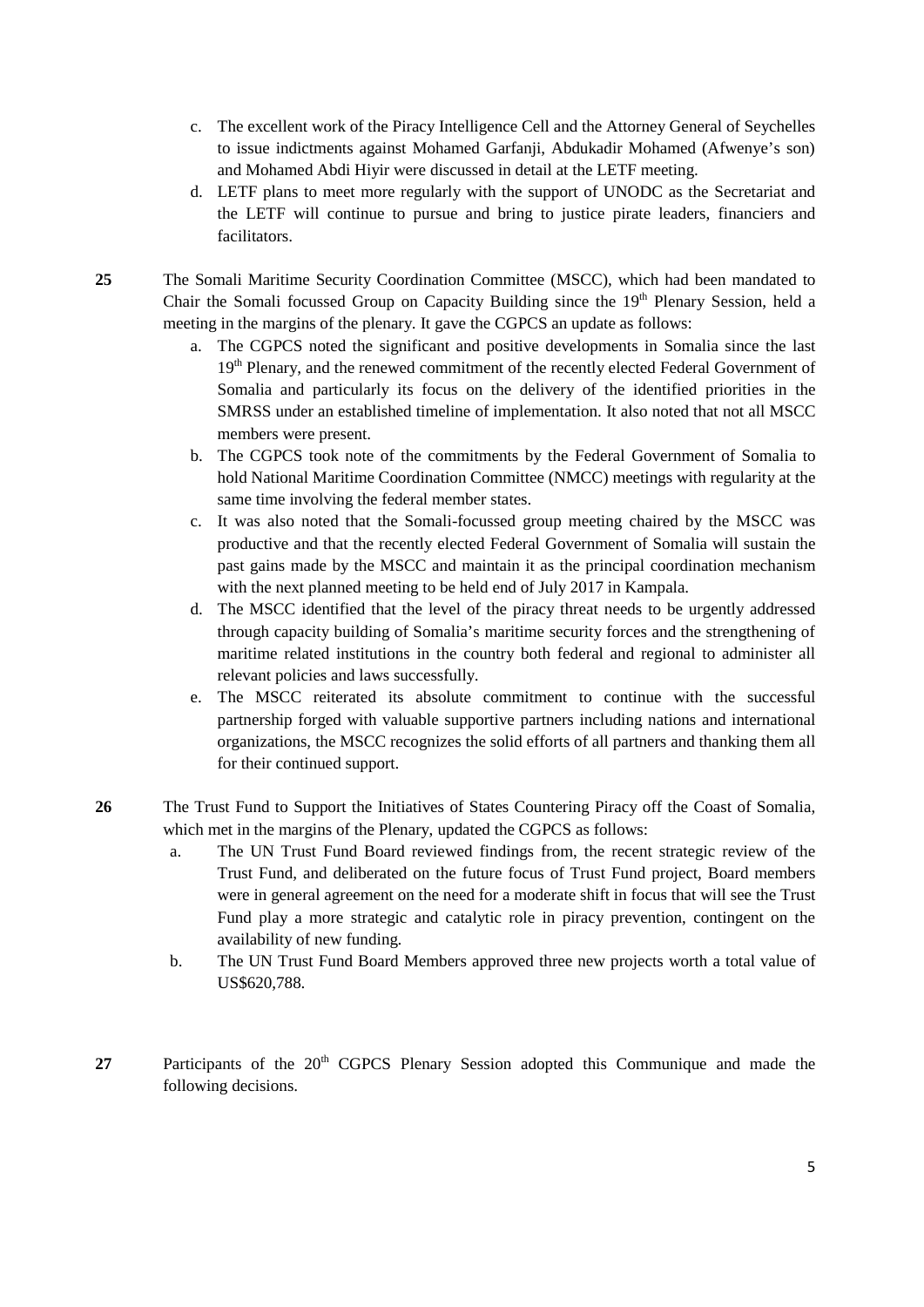- **28** To achieve the objective of zero seafarers and zero ships detained by pirates, key elements remain: (1) deterrence, monitoring and surveillance at sea, (2) compliance with the Best Management Practices, (3) armed guards on board merchant vessels when required following a risk assessment and legally deployed, (4) reporting networks to establish adequate Maritime Situational Awareness, (5) a legal finish to enable arrest and prosecution of suspected pirates, and (6) the disruption of onshore pirate networks and financiers.
- **29** The CGPCS calls on the Federal Government of Somalia and the Federal Member States to use all of its influence on the clans and communities holding hostages in Somalia. CGPCS participants are requested to consider support for seafarers and their families held hostage both during captivity and after release.
- **30** The CGPCS stands ready to support the Federal Government and Federal Member States of Somalia to adhere to the commitment made at the London Somalia Conference to develop maritime security with a capable Coast Guard function and appropriate anti-piracy legislation and assist the Maritime Security Coordination Committee (MSCC) as the central mechanism for developing capability and identifying and channelling support.
- **31** Independent Deployers which played an important role in recent months to foil piracy attacks from succeeding, should be encouraged to participate in all aspects of the CGPCS; they are encouraged to consider expanding operating areas to the south that would allow for area patrols in the Somali Basin and improve maritime situational awareness and ensure maritime security; they are encouraged to work with all CGPCS participants to consider the expansion of legal finish for the suspects that they arrest.
- **32** Ownership of counter-piracy measures by the Somali people, as represented in particular by the Federal Government of Somalia, is critical since without the full support of the Somali people no lasting solution can be realised; increased maritime security will enable the development of the Blue Economy, which will simultaneously help sustain maritime security goals.
- **33** Reiterated that the solution to piracy lies onshore and that it is vital to support Somalia to develop its maritime law enforcement capabilities and counter-piracy and other maritime crime legislations without delay. The group recommends coordination between MSCC and the Legal Forum on this matter further.
- **34** The CGPCS supported the continued coordinated efforts of the international community to deter and combat piracy activity through maritime surveillance, patrols, and monitoring as well as capacity building in the Western Indian Ocean region and in Somalia.
- **35** The CGPCS supported the reconfirmation at the London Somalia Conference of the international community's commitment to deter and combat piracy off the coast of Somalia.
- **36** Reiterated the threat posed by unregulated floating armouries to maritime security and noted the paper presented by India titled "*proposed draft guidelines for floating armouries to the Maritime Safety Committee*" at IMO in June 2017 and urged IMO to take early action.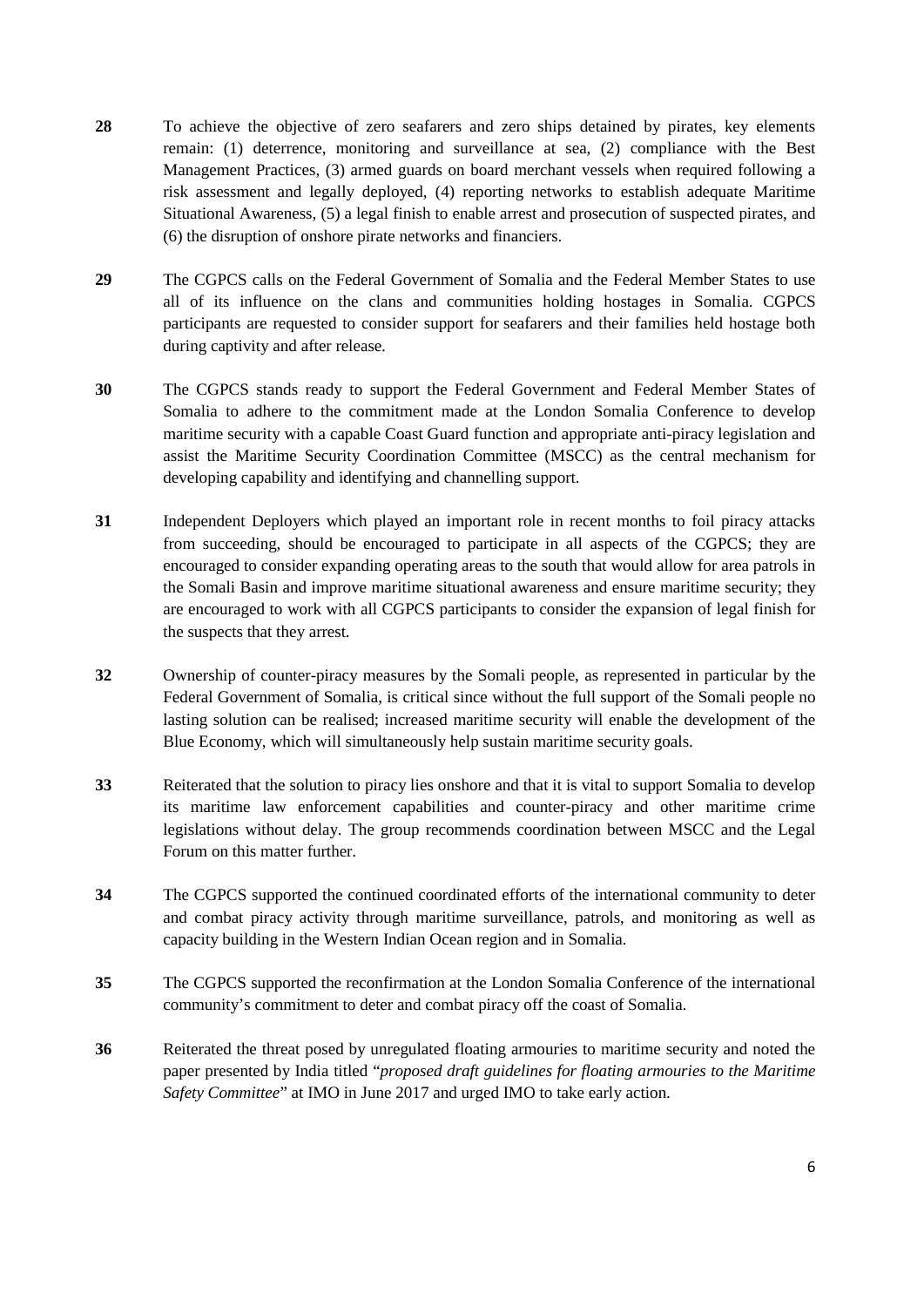- **37** The CGPCS noted the concerns of industry regarding the threat to seafarers, ships and international trade from non-piracy actions in the Bab al Mendeb area as highlighted in the SHADE threat assessment.
- **38** Agreeing that piracy is far from being fully eradicated, the CGPCS will continue to draw upon its membership network to galvanise international and regional responses to address changing threat conditions in the region.
- **39** Reiterated its determination for all State Parties and International Agencies to share data and cooperate with Somali authorities to facilitate the arrest and prosecution of pirate kingpins, financiers and facilitators and welcomed the commitment of the Federal Government of Somalia to complete development of its legal framework and to expedite action to arrest and prosecute pirate kingpins and financiers under this framework.
- **40** The CGPCS agrees to use the Trust Fund in line with its agreed priorities to further increase regional maritime capability and support regional ownership to counter piracy off the coast of Somalia. Trust Fund reports should be accessible to all members of CGPCS.
- **41** The CGPCS needs to maintain an agile, flexible and responsive way of working in order to preserve its successes and tackle the piracy threat as it evolves.
- **42** A strategic communications plan will be established to strengthen further CGPCS's reputation and profile. The two-pronged strategic communications plan (a) ensures all CGPCS members have better access to information on risks in the area and progress on counter-piracy work; (b) promotes to the wider international community continued CGPCS commitment to countering piracy and highlighting Somali and regional successes, to contribute to deterrence of pirate action groups.
- **43** The CGPCS should be advised of relevant piracy threat and risk assessments and, when necessary, draw upon these to encourage the implementation of adequate deterrence measures.
- **44** There is a need to increase sharing of threat and risk assessments, and when considered necessary based on changing conditions and indicators; threat and risk assessments should be released to maritime stakeholders and Contact Group participants at the appropriate classification.
- **45** The plenary reiterated the importance of the Working Groups and other groups for the work of the CGPCS. It welcomed the continuation of the Working Group on Operations at Sea (former WG Maritime Counter Piracy and Mitigation Operations) and the potential role it can have in evaluating the threat and risk situation at regular intervals and advising the Chair. The plenary welcomed the new Co-Chairs of the Working Group India and Seychelles. Also, the continued efforts of the Regional Capacity Building Coordination Working Group to assist regional countries and coordinate all efforts in the region was welcomed. The importance of the work and continued efforts of the LETF was recognized. The need for the MSCC to meet regularly with all its members was also highlighted.
- **46** The CGPCS recognizes that plenaries need to serve the objective of eliminating piracy, recognizing the importance of wider work to tackle root causes.